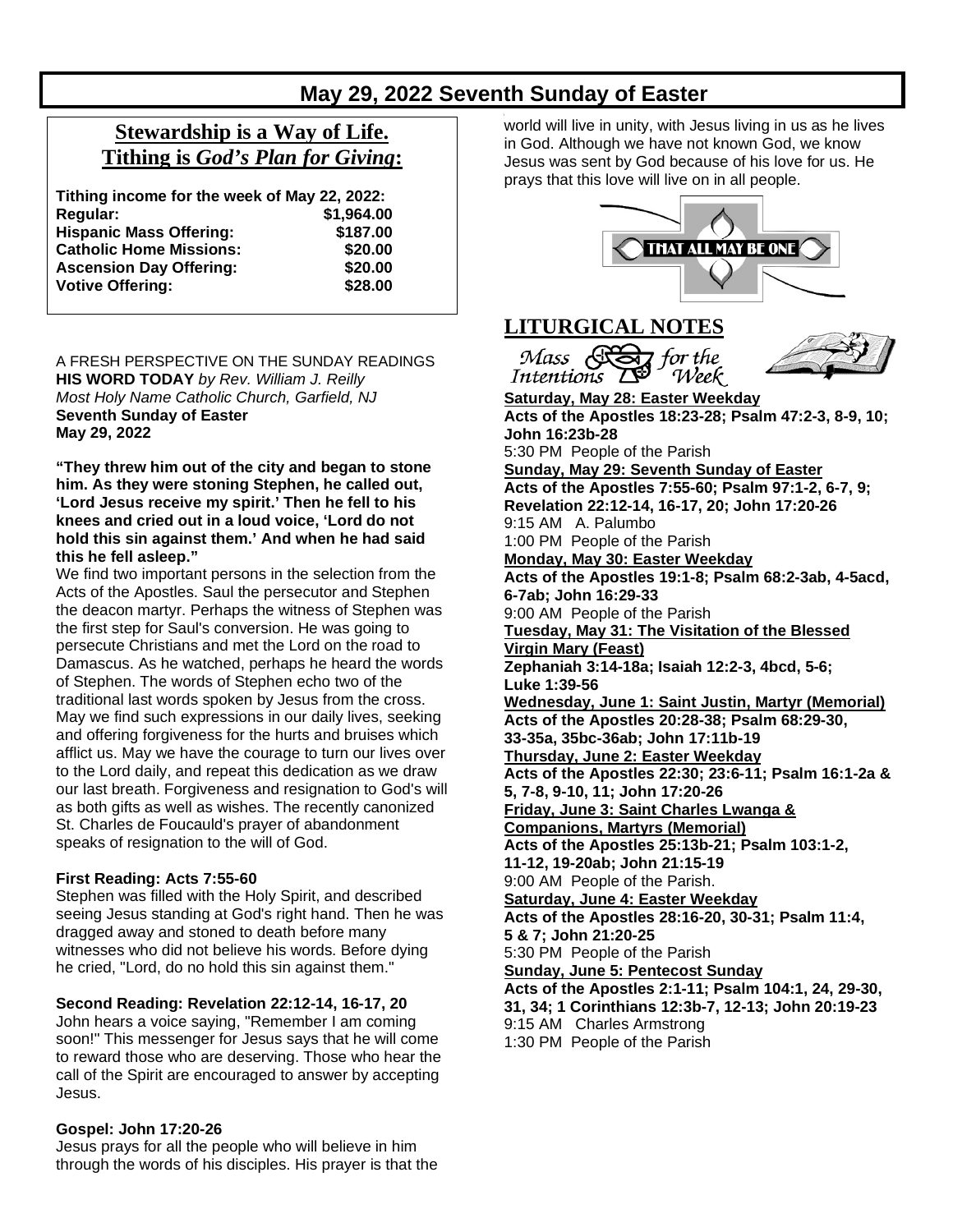## **VACATION BIBLE SCHOOL**

We will hold Vacation Bible School for children ages 4 through Grade 6 at St. Jude Parish **June 20-23 from 6:00 p.m. to 7:30 p.m.** It will be led by seminarian Tom Kappes and assisted by members of the youth group. It will be free of charge. The sign-up sheet will be available in the narthex at the beginning of June.

Tendremos Escuela Biblica para los niῆos de edad 4 a grado sexto en la parroquia de

San Judas Tadeo del 20-23 de junio a las 6:00- 7:30 p.m. todas las noches. El seminarista Tomas Kappes va a ser el lίder con los miembros del grupo de jόvenes. Es completamente gratis.

El papel para registrar estarά en el nάrtex al comienzo de junio.

## **Baby Bottle Boomerang**

Crossroads Pregnancy Center is holding their Annual Baby Bottle Boomerang Campaign. Empty baby bottles will be available in the Narthex to fill with coins, cash or checks. **These filled bottles will be collected on June 19th, Father's day.** Our goal this year is \$85,000. Whatever amount you give is joined with gifts from others to make our ministry stronger and save lives of innocent babies. Thank you for your wonderful support and sacrifice to help us reach our goal.

## **Seminarian Summer Ministerial Program**

Thomas M. Kappes, 29, will be our seminarian-intern at Sacred Heart and St. Jude this summer. He is currently studying at Saint Margaret Mary Parish and will be



completing Pastoral Year this academic year. His home parish is Saint Margaret Mary, Harrisburg. Thomas will be reporting to the parish on Monday, June  $6<sup>th</sup>$  and the program concludes on Sunday, July 31<sup>st</sup>. We

look forward to welcoming him to the Juniata River Valley.



Remember our fallen heros. They are the reason that we are free.

**The Parish Office will be closed Monday, May 30th in observance of Memorial Day. The office will reopen on Tuesday, May 31st at 8:30 AM. Enjoy your holiday.**

## **SUPPORT OUR PARISH: BUY WEIS GROCERY CARDS:**

St. Jude's Women's Guild sells Weis grocery cards after Mass on Saturdays and Sundays. The Guild earns \$5.00 for every \$100.00 in gift cards we sell. These funds are earmarked to support our parish. For example, in the past the Guild has used its Weis earnings to purchase altar linens, vestments for our priests, and a refrigerator for the social hall kitchen.

If you shop at Weis, please support our parish by purchasing grocery cards from our Women's Guild. If for any reason you are unable to buy Weis cards after Mass, you can always purchase them by calling Karen Thome at 223-257-9951.

## **YOUTH GROUP:**

On the first and third Sunday of each month, Youth Group will hold a combined Parish Youth Group meeting at **Sacred Heart** from 6:30 p.m. until 8:30 p.m.; and on the second and fourth Sunday of each month the Youth Group will meet at **St. Jude Parish** from 6:30 p.m. to 8:30 p.m.

#### **COFFEE SOCIAL HOSTS:**

| May 29, 2022  | <b>COLEEN &amp; JAMES</b> |
|---------------|---------------------------|
| June 5, 2022  | JODI                      |
| June 12, 2022 | <b>LYDIA</b>              |
| June 19, 2022 | <b>LADIES</b>             |

## **ROSARY**

Please join us as we pray the Rosary each Sunday at 8:45 a.m. before the 9:15 a.m. Mass.

"The Rosary is the most excellent form of prayer and the most efficacious means of attaining eternal life. It is the remedy for all our evils, the root of our blessings. There is no more excellent way of praying."

- Pope Leo XIII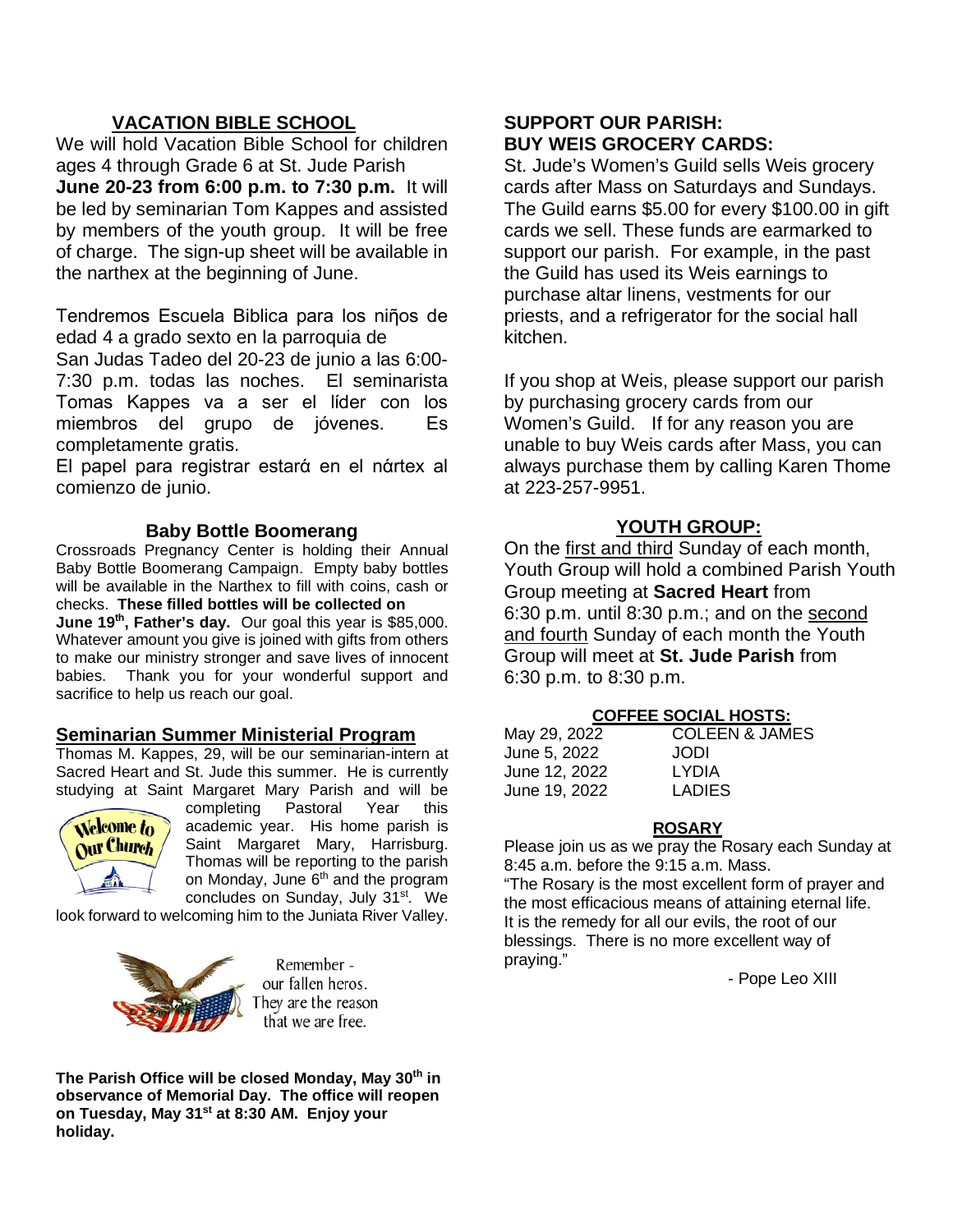

# **Saturday, May 28, 2022**

**Lector: T. Ober Cantor: M. Kerchusky Altar Servers: J. Zarnowski Usher:** 

**Sunday, May 29, 2022 Lector: C. Hazard Cantor: M. Miller Altar Servers: D. Miller, E. Miller & C. Schall Usher: S. Arnold, R. Auker** 

## **Saturday, June 4, 2022**

**Lector: C. Fitzgerald Cantor: M. Kerchusky Altar Servers: J. Zarnowski Usher:** 

**Sunday, June 5, 2022 Lector: G. Hazard Cantor: R. Perez Altar Servers: Saint Michael's Guard Usher: S. Arnold, J. Boyd** 

#### **Pentecost Collection**

The Diocese of Harrisburg was blessed to sponsor 19 Seminarians for priestly formation this past year. But these men need your help. Please pray for them, so that they may be formed as good and holy priests. If you are able, please also financially support their formation through the Pentecost Collection the weekend of June 5. The cost to educate one candidate for the priesthood is approximately \$40,000 per year. This cost goes beyond the classroom, as the Seminarians are provided room, board, healthcare, and other nominal expenses. Please support our future priests through the Pentecost Collection. Gifts can be made using the special parish envelop or online at [www.hbgdiocese.org/pentecost](http://www.hbgdiocese.org/pentecost-collection)[collection.](http://www.hbgdiocese.org/pentecost-collection)

#### **SACRED HEART SCHOOL OFFICE HOURS Monday – Friday 7:30 AM to 3:30 PM**

\*\*If assistance is needed outside of office hours, leave a message on the school answering machine at 717-248- 5351 or contact the Parish Office at 717-242-2781

#### **Thank you to all who have made a contribution to the SHS Angel Fund through the AppleTree.**



We are truly grateful for your support of our Parish School. Remember, you can make a contribution at any time to the Angel Fund.

#### **Register NOW for the 2022-23 Academic Year!**



Registrations are being<br>taken for any student taken for any interested in attending Sacred Heart School next

academic year. Kindergarten students need to be age 5 by Sept. 1, 2022. We also have openings in grades 1 – 5**. Scholarships and Financial Aid are available, and applicatons are currently being accepted.** Call the school to schedule a tour. We hope to see you there! Please share the good news of SHS with your friends and family. **All faiths are welcome!**

**Sacred Heart School is looking for a part-time cafeteria manager and a part-time maintenance person. If you are interested or know of anyone that would be interested in applying for the position, please call the school at 717-248-5351 or email [principal@sacredheartschool.com](mailto:principal@sacredheartschool.com)  Thank you.**

**Here are links for the open positions mentioned above:**

Maintenance Job

[https://https://www.applitrack.com/dioceseofharrisbu](https://www.applitrack.com/dioceseofharrisburg/onlineapp/default.aspx?Category=Maintenance%2fCustodial&AppliTrackJobId=296&AppliTrackLayoutMode=detail&AppliTrackViewPosting=1) [rg/onlineapp/default.aspx?Category=Maintenance%2fC](https://www.applitrack.com/dioceseofharrisburg/onlineapp/default.aspx?Category=Maintenance%2fCustodial&AppliTrackJobId=296&AppliTrackLayoutMode=detail&AppliTrackViewPosting=1) [ustodial&AppliTrackJobId=296&AppliTrackLayoutMode](https://www.applitrack.com/dioceseofharrisburg/onlineapp/default.aspx?Category=Maintenance%2fCustodial&AppliTrackJobId=296&AppliTrackLayoutMode=detail&AppliTrackViewPosting=1) [=detail&AppliTrackViewPosting=1](https://www.applitrack.com/dioceseofharrisburg/onlineapp/default.aspx?Category=Maintenance%2fCustodial&AppliTrackJobId=296&AppliTrackLayoutMode=detail&AppliTrackViewPosting=1)

Cafeteria Job

[https://www.applitrack.com/dioceseofharrisburg/onlin](https://www.applitrack.com/dioceseofharrisburg/onlineapp/default.aspx?Category=Support+Staff&subcategory=Cafeteria+Manager&AppliTrackJobId=263&AppliTrackLayoutMode=detail&AppliTrackViewPosting=1) [eapp/default.aspx?Category=Support+Staff&subcategor](https://www.applitrack.com/dioceseofharrisburg/onlineapp/default.aspx?Category=Support+Staff&subcategory=Cafeteria+Manager&AppliTrackJobId=263&AppliTrackLayoutMode=detail&AppliTrackViewPosting=1) [y=Cafeteria+Manager&AppliTrackJobId=263&AppliTrack](https://www.applitrack.com/dioceseofharrisburg/onlineapp/default.aspx?Category=Support+Staff&subcategory=Cafeteria+Manager&AppliTrackJobId=263&AppliTrackLayoutMode=detail&AppliTrackViewPosting=1) [LayoutMode=detail&AppliTrackViewPosting=1](https://www.applitrack.com/dioceseofharrisburg/onlineapp/default.aspx?Category=Support+Staff&subcategory=Cafeteria+Manager&AppliTrackJobId=263&AppliTrackLayoutMode=detail&AppliTrackViewPosting=1)

## **Take Me Out to the Ballgame**



Sacred Heart School is joining forces with the Altoona Curve for **SHS Night at the Altoona Curve Saturday, June 18th at 6:00 PM**. **Tickets are \$7.00 per person** and \$2.00 for every ticket sold comes back to the

SHS Angel Fund (Student Scholarships). Order forms can be found in the back of the church and are **due to Sacred Heart School by Friday, June 3rd.**